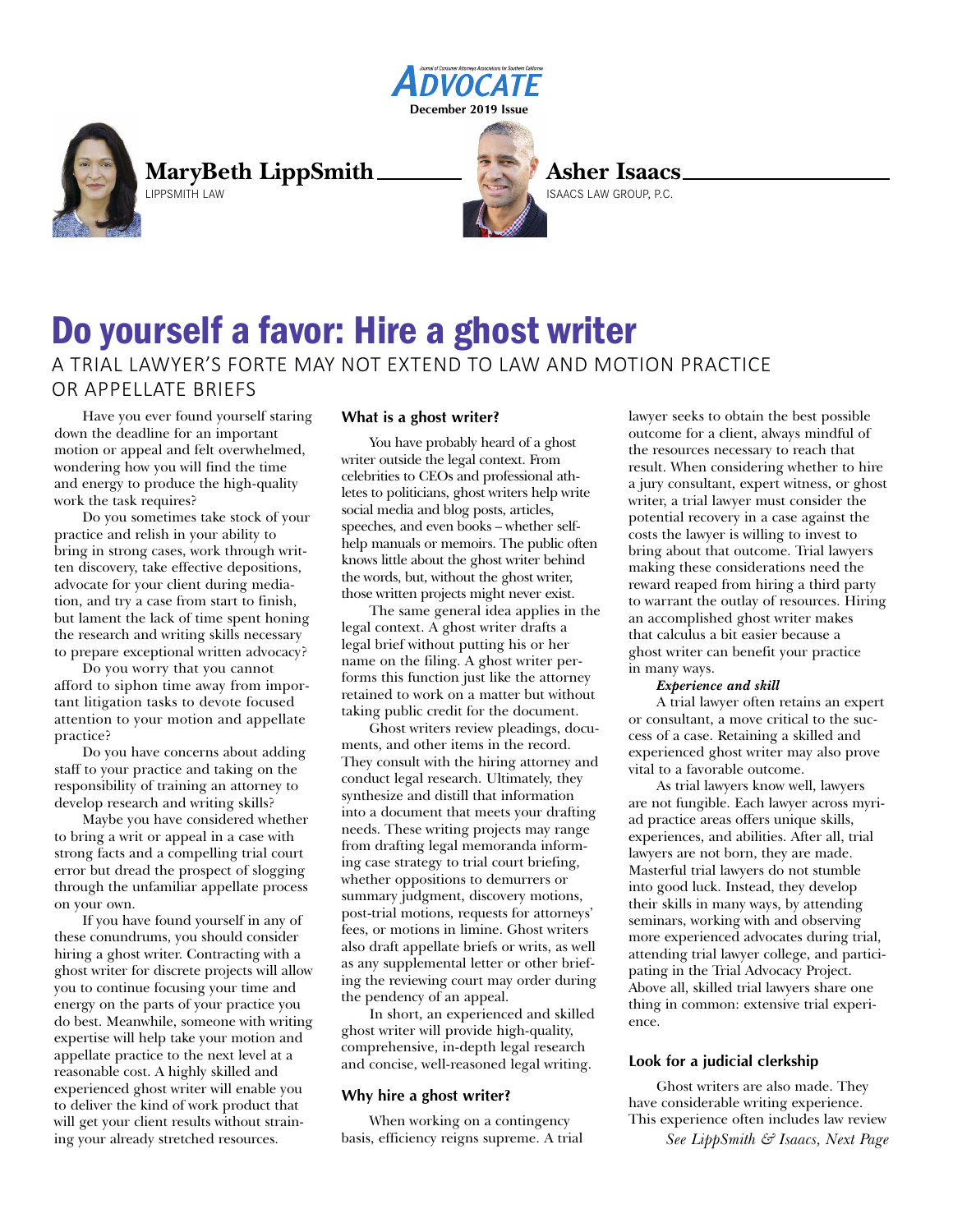

during law school and a federal clerkship upon graduation. Clerkships not only provided invaluable insight into how courts make decisions, but they also telegraph that these lawyers started their careers as strong writers and then participated in a year-long intensive writing boot camp with some of the brightest legal minds. Following clerkships, these dedicated writers have further grown their skills throughout their legal writing careers.

Writing is a unique skill, much like being a trial attorney. Legal research, analysis, synthesis of information and concise, persuasive writings are all skills acquired only through years of dedicated experience and training. Attorneys working exclusively as ghost writers or offering ghost-writing services have top-notch writing experience. These lawyers make their living writing. They write all day long, every day they are working, every year they practice law. Writing is their livelihood.

In short, ghost writers have the substantial, real-world writing experience and skill that will benefit your practice.

#### *Exceptional writing*

For better or worse, motions and appeals are typically won (or lost) based on the briefs. Sure, oral argument may refine the basis for a win, but the court hearing the motion or appeal often comes into the hearing with a fairly settled view on the outcome, given the briefing. When faced with an important motion or appeal, trial lawyers should not hope the necessarily limited time they can devote to a motion or an appeal will eke out a win. A trial lawyer should never leave such an important brief to chance. A skilled ghost writer can help ensure the brief filed is high quality, on point, and persuasive.

A full-time writer who provides ghost writing services is dedicated to the specific job at hand: completing a polished, ready-to-file brief or writing project from start to finish. A ghost writer puts in the time needed to get the job done and is not constrained by the other facets of a litigation practice that pull a trial lawyer in many directions at once. While a trial lawyer may only find 10 or 15 hours in a

week to devote to motion practice, ghost writers devote all of their time to writing. Writing is what they do.

## *Solve staffing shortages*

Many trial lawyers find themselves longing for another associate during peak busy times, such as when the deadline for opposing a dispositive motion looms or during a long or complex trial. On the other hand, these trial lawyers may worry that when the briefing deadline has passed or trial has concluded, the return to a more normal workflow will not justify hiring a full-time attorney. Unfortunately, hiring a full-time attorney requires a significant investment of time and capital and becomes a fixed expense.

Ghost writers solve this problem. A ghost writer can help carry your practice through highly pressured times without adding to your firm's payroll. Ghost writers work on a project basis that does not add to overhead; the hiring attorney pays only for the time needed for the ghost writer to complete the limited task.

#### *Increase efficiency*

Lawyers who concentrate full time on legal research and writing can accomplish these tasks more efficiently than an attorney who handles only the occasional appeal, writ, or dispositive motion. While hiring a ghost writer requires an expenditure of resources that would not be necessary if a trial lawyer handled a matter inhouse, a ghost writer generally will be able to complete the project more quickly than someone whose practice focuses on trying cases. Likely, the ghost writer will also produce a superior finished product. With the time not spent preparing an unfamiliar brief, trial lawyers and their staff can focus on the litigation work they do best.

#### *Fresh perspective*

Trial lawyers may find themselves unable to see a case's weak points or struggling to pivot from an unsuccessful strategy or tactic. Trial lawyers may also find it difficult not to take any bitter entanglements with opposing counsel personally. In addition, they may encounter difficulty evaluating an unfavorable ruling from the court with objectivity.

A ghost writer joins the matter with new eyes and a healthy dose of distance from a case's everyday pressure points.

A ghost writer, therefore, brings a fresh, outsider's perspective, which may provide invaluable insight as to the best way forward. Small firms and sole practitioners, in particular, may benefit from the fresh perspective and critical viewpoint an outside writer adds to a case.

#### *Level the playing field*

A trial lawyer knows firsthand about the lopsided staffing on many cases. Often, opposing counsel has access to greater resources, sometimes to the point of seeming unlimited. These bigger firms employ numerous lawyers and staff cases with multiple layers of attorneys. Some of these lawyers include highly skilled and experienced partners and senior attorneys who work on opposing briefs. Perhaps a junior associate will draft all or portions of a brief. Maybe a mid-level associate will review and edit that brief, adding additional arguments and citations and refining the arguments. A senior associate then provides yet another level of review to edit and enhance the brief. Finally, the partner or partners on the case conduct a final review of the briefing to perfect the arguments and fine-tune the brief. On the other side, it may just be the lead trial lawyer, perhaps with an associate; the cards may feel stacked against you.

Hiring a ghost writer presents an efficient option to level some of the staffing disparity on a case. An accomplished ghost writer can help match the skillset and intensive scrutiny opposing counsel can afford to put into their briefs. Adding a ghost writer to your team provides another set of practiced eyes to evaluate the best arguments, devise how to address the weaker contentions, and fashion those considerations into a highly readable piece of advocacy.

## *Time*

Time ranks among a lawyer's most precious resources, and many lawyers face competing demands on this limited commodity. While ghost writers cannot add to the hours available in a day, they do give the gift of time.

Contracting with a ghost writer frees a trial lawyer to work on more pressing

*See LippSmith & Isaacs, Next Page*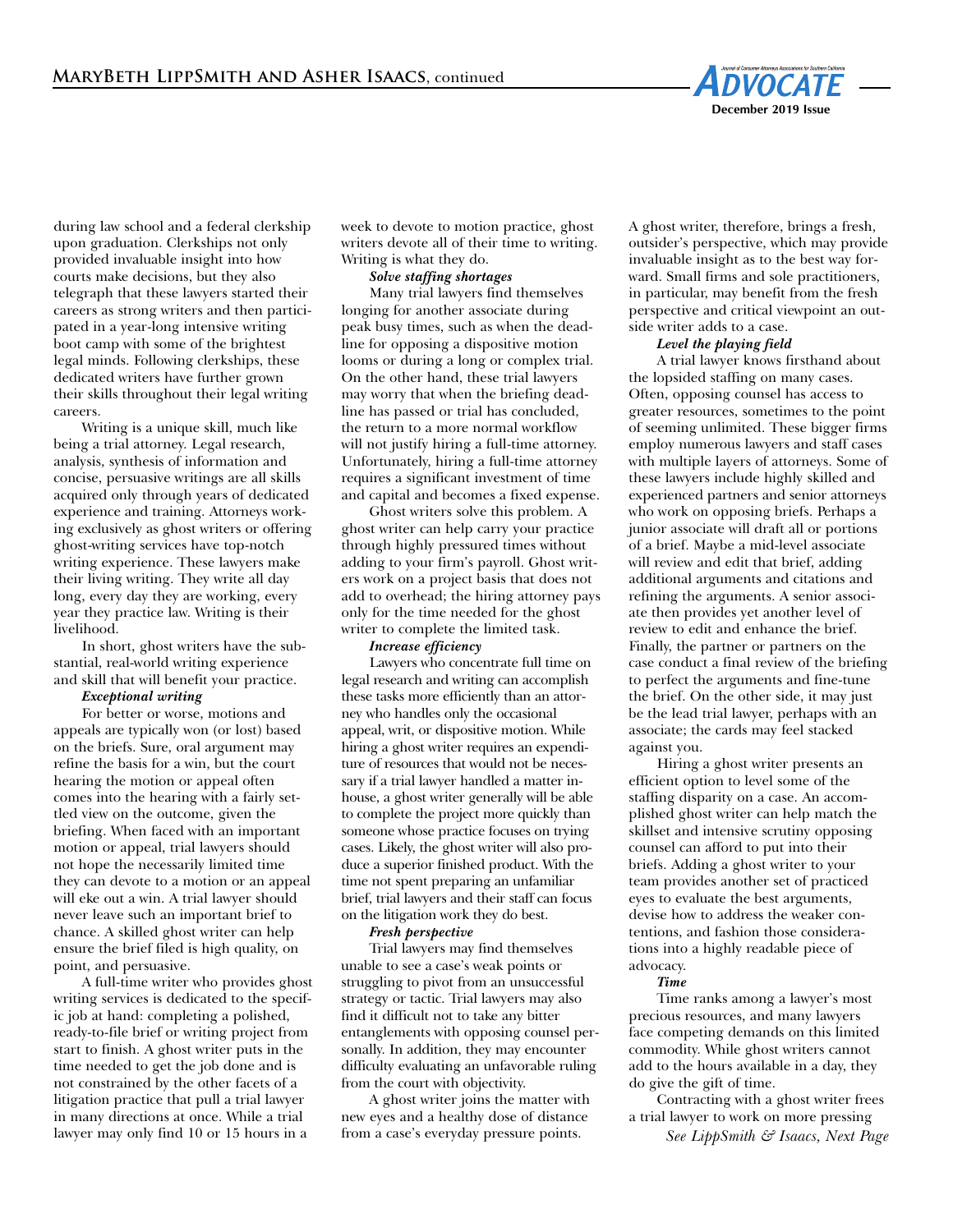

matters, such as evaluating potential cases, tending to clients, conducting discovery, and preparing for trial. Knowing a competent ghost writer is handling important writing projects allows trial lawyers to renew their focus on aspects of a case only they can handle.

Hiring a ghost writer also allows a trial lawyer to focus on business development. Without help researching and writing, trial lawyers may find themselves too overwhelmed to attend conferences and networking events or to focus on marketing their firms. Inviting a ghost writer into an important project gives trial lawyers some freedom to continue to grow their practice.

Finally, a ghost writer may allow trial lawyers an ability to protect personal time to pursue outside interests, take a vacation, or spend time with family. Ghost writers provide some insurance against burnout, to which solo practitioners are particularly susceptible. (Mangan, *How to Recognize and Prevent Lawyer Burnout* (Aug. 1, 2019) Lawyerist https:// lawyerist.com/blog/recognize-preventlawyer-burnout/ [as of Oct. 9, 2019].)

## *Reduce stress*

In addition to providing trial lawyers with more time to recharge, ghost writers can reduce a hiring lawyer's stress in other ways. Many trial lawyers thrive in the courtroom in front of the judge and jury, while the thought of writing an appellate brief causes them to break out in hives. Retaining a ghost writer allows trial lawyers to spend time on the aspects of lawyering they enjoy and at which they excel (e.g., business development, depositions, and trial), while delegating tasks they may fear or loathe (e.g., research and writing). At a time when our profession has what the American Bar Associate has called "a depression epidemic," hiring a ghost writer may provide one way to ameliorate the chronic stress so prevalent among attorneys. (Urban, *Stress Management: How to Reduce the Pressures of the Profession* (Feb. 12, 2019) Law Technology Today <https://lawtechnologytoday.org/2019/02/ stress-management-how-to-reduce-thepressures-of-the-profession/>; Port, *Lawyers weigh in: Why is there a depression epidemic in the profession?* (May 11, 2018)

ABA Journal <www.abajournalcom/ voice/article/lawyers\_weigh\_in\_why\_is\_ there\_a\_depression\_epidemic\_in\_the\_ profession> [as of Oct. 9, 2019].)

# **What does the ideal ghost writer look like?**

When considering a ghost writer, make sure to review both the candidate's credentials and writing samples. Ask yourself whether the ghost writer's skills appear to match the positions listed on a resume. Some helpful credentials include positions that require writing acumen, with a bonus for experience working closely with a judge.

A potential ghost writer must have writing experience, and plenty of it. Be sure, however, to evaluate the quality of this experience. If a ghost writer has only worked on non-dispositive motions in small cases, that person may not provide the best fit for drafting an appellate brief. If a ghost writer has frequently moved from one practice area to another, he or she may not be the disciplined and truly skilled attorney you seek.

Take a careful look at the quality of the writer's work. Are the writing samples provided better than what your firm could realistically produce in the time allotted and given the press of business? Would you be happy to put your name on the kind of sample provided? Remember that you are entrusting your reputation to this ghost writer; it is a decision that should not be taken lightly.

A writing sample should demonstrate clear and concise writing, presented in an organized, readable fashion. Even if the sample covers a practice area unfamiliar to the hiring attorney, the brief should make cogent sense and provide legal citations and persuasive arguments understandable to any legal practitioner reading the brief.

Pay close attention to the tone of the writing samples. A trial lawyer may take a flashier and, perhaps, more argumentative approach in front of a jury. A judge or panel of judges will review a brief, however, which requires a softer and more objective touch. An experienced ghost writer, particularly one who has worked closely with a judge, has invaluable insight into the appropriate tone for written arguments and the most effective manner to persuade a court in favor of a particular argument or point.

While not absolutely necessary, hiring a ghost writer who has experience with the specific project or subject matter will save time (meaning, the ultimate cost to the hiring attorney) as well as potential headaches down the line. For example, if a potential ghost writer has no experience with class actions, it may be a mistake to hire that person to draft a motion for class certification or for final approval of a class action settlement. Likewise, a ghost writer with no experience in the employment context may have to take some time to learn that area of law, and the invoice billed to you may reflect that learning curve.

Make sure the ghost writer you are considering is available to meet the applicable time frame, accomplish the project in mind, and make an arrangement that suits your needs. Provide the project information to the potential ghost writer, including the type of written project, the deadline for filing, and the deadline for the ghost writer to provide a draft brief for your review, comment, and editing.

As part of this process, work out the business aspects of the engagement. Most ghost writers will provide an agreement covering the details, although this process does not need to involve a formal contract.

A referral from a colleague may give you the best insight into a potential ghost writer. The endorsement of a trial lawyer whose judgment you respect and whose outcomes you admire goes a long way. Even without a referral, ask the candidate whether other attorneys in the same practice area have used this ghost writer. If so, that provides some assurance that the writer has familiarity with the area of law and is skilled enough to warrant repeat business.

Before hiring a ghost writer that seems like a good fit, make sure to conduct a conflict check as to both parties and counsel. If necessary, make an addendum to any agreement with the

*See LippSmith & Isaacs, Next Page*